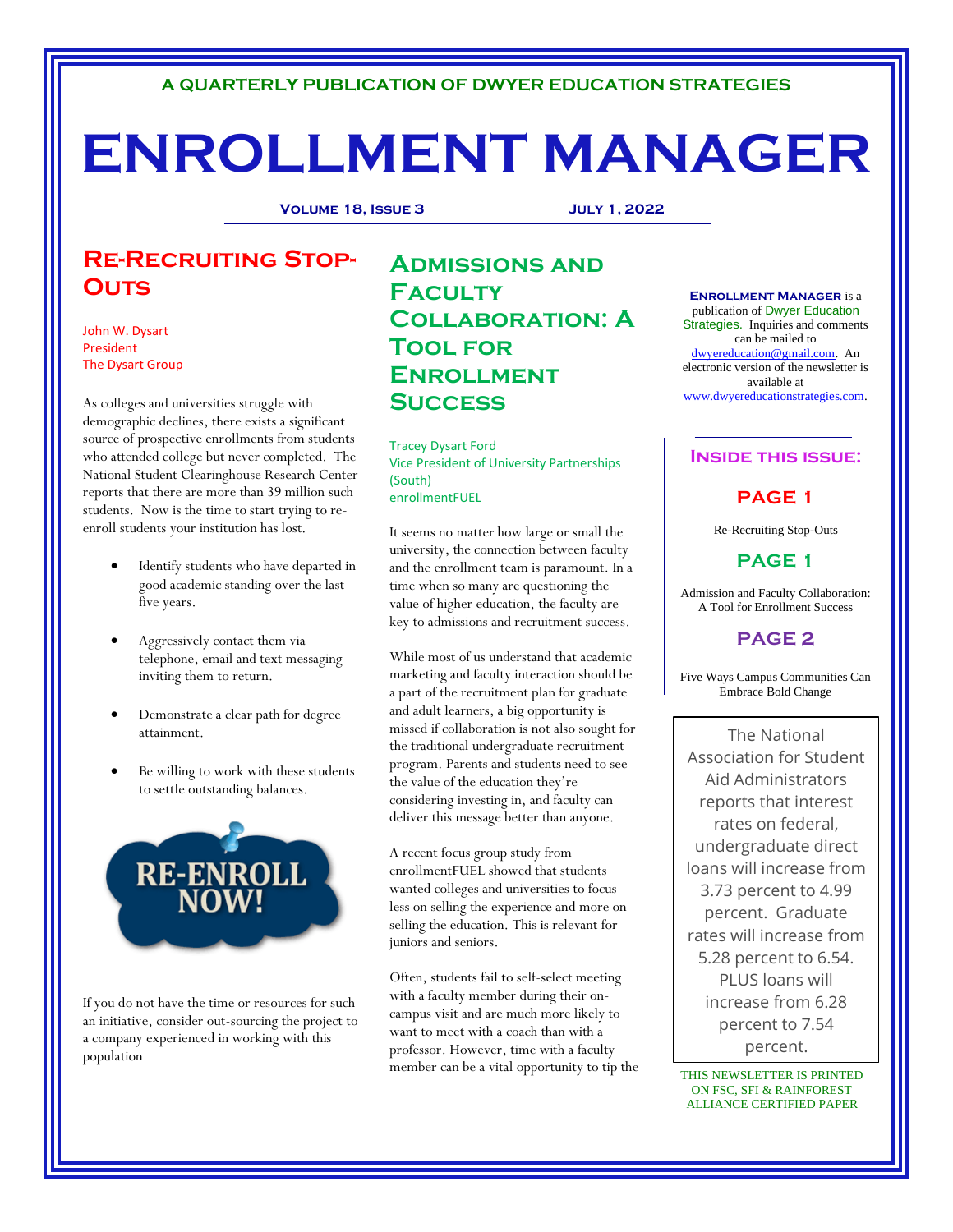### **Page 2 Enrollment Manager**

# **Admission and Faculty Collaboration Continued:**

balance and make a difference in the decision to attend.

We all know the earning potential over a lifetime for a person with a bachelor's degree is significantly more than for someone who has a high school diploma. Your faculty can and should serve as a strong resource as you make the case for their academic program's long-term ROI. Spending time with a faculty member also facilitates the development of a strong relationship between that faculty member and student before they have even enrolled. This type of early bond can be a powerful retention tool because it helps students feel like they already have a supporter on-campus and in the classroom rooting for their success.

While admission counselors provide program overviews about academic majors, it is most unlikely they can be a subjectmatter expert for every major and program. Faculty are the best providers of information when it comes to the academic advantages of individual programs. They can share stories of what alumni from their program are doing today and recommend what professional organizations will be most beneficial for students to participate in as they build their resume.



Whether it be traditional undergraduate or graduate admission, faculty participation is different for each audience and at each stage of the recruitment cycle. Faculty are key to convert undergraduate students during their senior year of high school and after application submission. For graduate and adult learners, faculty are key starting with the very first inquiry. The audiences are very different, so plan accordingly to ensure your collaborative recruitment efforts with faculty go smoothly and are positioned for maximum impact.

If you recognize missed collaborative recruiting opportunities with your faculty, consider ways to address them for the next recruiting cycle and don't be surprised if the benefits far

surpass simply meeting your institution's recruitment goal. Opportunities to collaborate open the door to improved information sharing, better understanding of the roles and responsibilities of colleagues outside of your usual operational sphere, and improved outlook as each area has an opportunity to witness the passion and dedication of the other. Finally, if you are blessed to already have faculty committed to being an integral part of the recruitment process, be sure to let them know how important a role they play, and how valued and appreciated they are.

# **Five Ways Campus Communities Can Embrace Bold Change**

Dr. Marylouise Fennell Principal Hyatt-Fennell

Dr. Scott D. Miller President Virginia Wesleyan University

In recent years, the traditional landscape of higher education has been repeatedly disrupted by one serious difficulty after another.

From the logistical and financial complications of safely delivering a high-quality education during the COVID–19 pandemic to fluctuating enrollment trends across many fields of study, institutions of higher education are facing not just one eradefining dilemma but a confluence of intersecting challenges.

Developing solutions for these problems will require adopting new strategies and behaviors at every level of the educational experience and reconsidering all aspects of how a meaningful education is organized, delivered, measured, and valued.

But knowing that changes are necessary and having a successful system for implementing these changes at the practical hands-on level are two very different standpoints.

Failing to achieve buy-in from critically important stakeholders in the process can lead to unnecessary slowdowns, prolonged debates, imprecise strategies, and ultimately failed attempts to achieve real change.

When that happens, institutions can become reluctant to even attempt changes in the future, instead falling back on the timeworn explanation of "we tried something like that once, but it didn't work." What's usually left out of such discussions are the reasons why a change strategy didn't work, and a comparison to the cases when it did.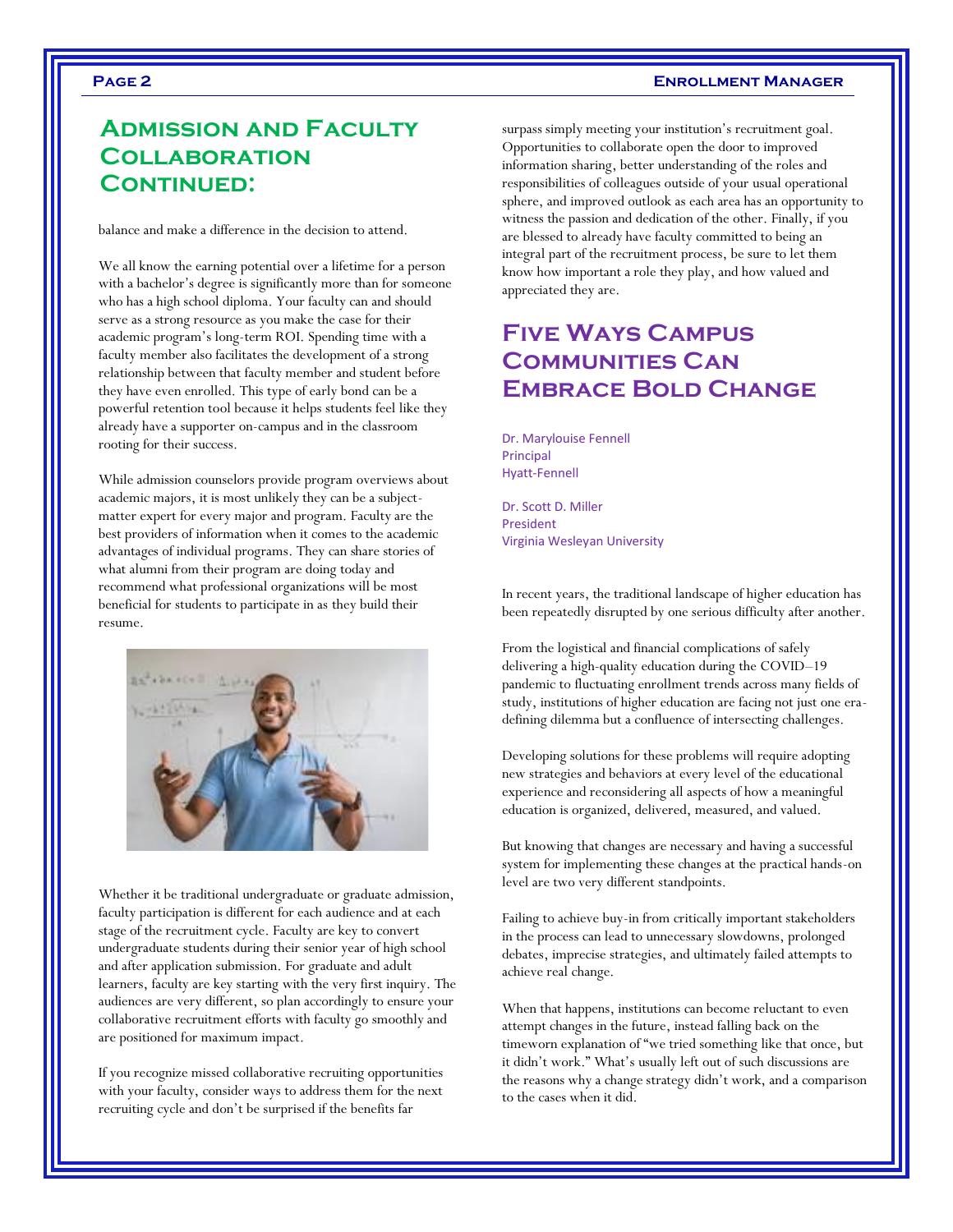# **Five Ways Campus Communities Can Embrace Bold Change Continued:**

Here are several ways higher education institutions can avoid similar roadblocks when implementing bold visions for change — the kind that don't just sound optimistic, but which work at the day-to-day, year-after-year level.

#### **Acknowledge that there isn't just one answer**

Often, decision-makers search for a "magic wand" solution: a single action with the power to solve a complex problem without creating additional complications. But the challenges higher education currently faces are not simple problems with one-size-fits-all solutions. Be proactive about explaining the nature of these challenges to your campus community, the reasons why a change is necessary, and the possibility that multiple approaches may need to be tried and measured to find the right fit for your particular situation. By setting everyone's expectations clearly from the outset, you can more easily cultivate a culture that is receptive to implementing and adapting to change over time.

#### **Involve participants from all affected departments in the change planning process**

From administrators and faculty to students, staff, and alumni, we all have a stake in shaping the future of higher education. But top-down decisions that leave out key stakeholders can create rifts among constituencies who would normally work well together if given the opportunity to collaborate in advance. Be sure that representatives from each demographic within your campus community who will be affected by major changes are actively involved in the planning and implementation process.

### **Encourage and support innovative ideas regardless of where they originate**

Believing that a bold vision or an innovative idea can only come from the top levels of an organization is a sign that an organization is more concerned about hierarchy than it is about success. Sometimes the best ideas come from the least expected sources, such as a person from a completely different department than the one facing the challenge, because they can see the problem with a fresh perspective. The truth is that good ideas can come from anywhere, but they all have one thing in common: they need nurturing, support, and appreciation in order to succeed.

#### **Celebrate all wins, big and small**

If your goal is to increase overall enrollment by 10% over a five-year period, don't wait five years to celebrate all the small steps along the way. Instead, point out when even a minor goal or benchmark has been reached, and publicly acknowledge the efforts of the teams or individuals who have helped make it happen. As marathon runners know, every cheer they hear along the way helps give them the momentum they need to successfully cross the finish line.

#### **Change is easier when it's embraced, not feared**

Adopting a new way of doing things can be stressful, even under the best circumstances. In organizations where change typically means "new headaches," that stress can be exponentially magnified. This can make people extremely resistant to incorporating new ideas and behaviors, and in some cases can even motivate them to prove that the changes "can't work" and should be abandoned altogether. To be fair, this does not mean that legitimate concerns about the potential complications of any change should be ignored. Addressing these concerns respectfully and in good faith is part of a responsible strategy and can help institutions avoid attempting to implement flawed plans whose shortcomings could have been avoided with broader inclusion and evaluation during the planning stages. But at the same time, "change" should not be synonymous with "worry." For a bold vision to take root and lead to lasting changes across higher education, those affected must see that change not as a burden, but as an opportunity to achieve even greater outcomes.

*Dr. Scott D. Miller is President of Virginia Wesleyan University, Virginia Beach, VA. Previously, he was President of Bethany College, Wesley College, and Lincoln Memorial University. He is Chair of the Board of Directors of Academic Search, Inc.*

*Dr. Marylouise Fennell, RSM, a former president of Carlow University, is senior counsel for the Council of Independent Colleges (CIC) and principal of Hyatt Fennell, a higher education search firm.*